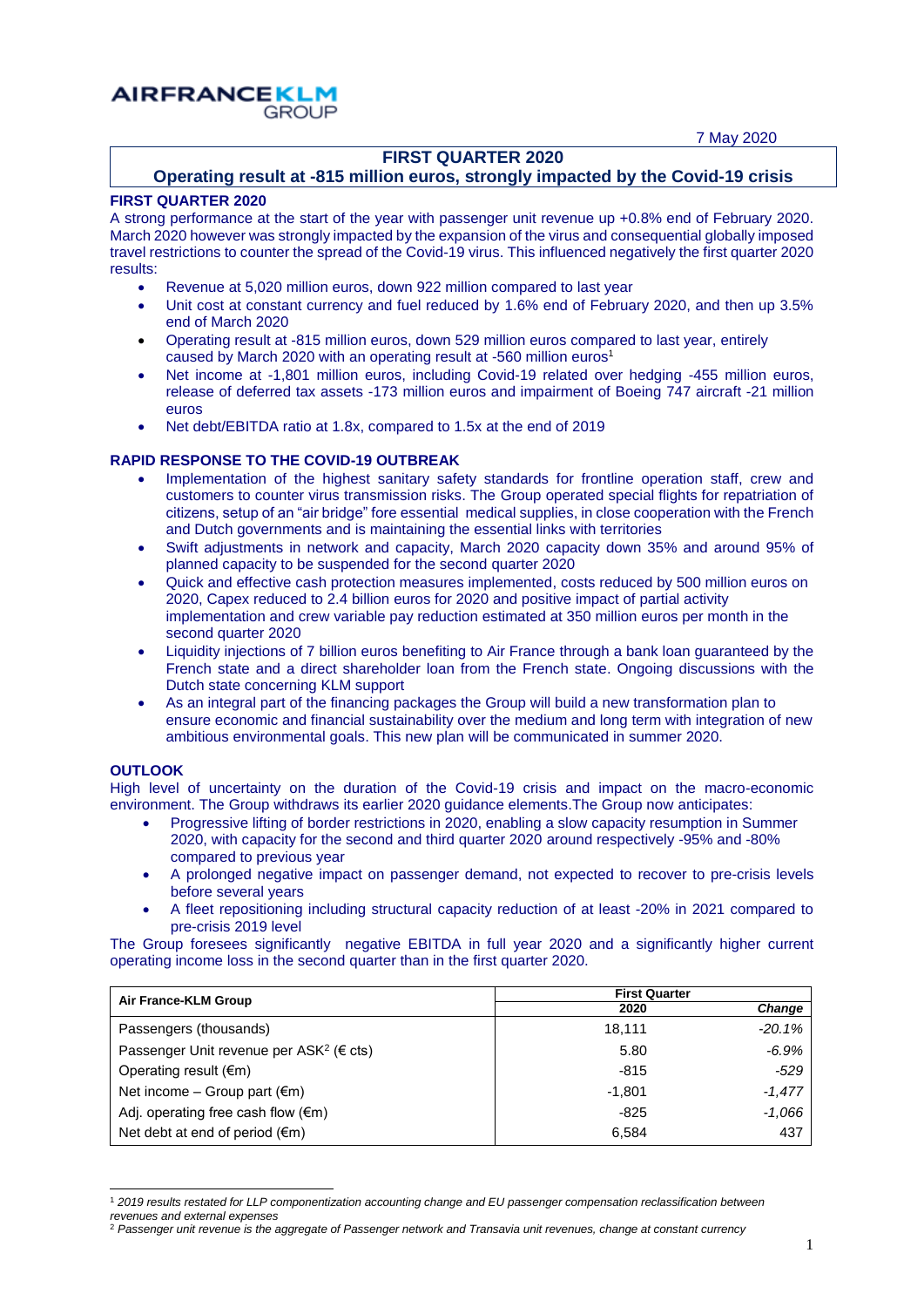*The Board of Directors of Air France-KLM, chaired by Anne-Marie Couderc, met on 6 May 2020 to approve the financial statements for the first quarter 2020.*

*Benjamin Smith, Chief Executive Officer of the Air France-KLM Group, said: "The Air France-KLM Group had a promising start to the first quarter in line with the objectives of the strategic plan presented in November 2019. However, the acceleration of the Covid-19 crisis in March had a strong impact on the Group's first quarter results. I would like to thank our teams for their exceptional mobilization in this unprecedented crisis. The Air France-KLM Group has adapted rapidly, by implementing health safety measures essential to our staff and customers, reducing our costs to preserve our liquidity, continuously adjusting our flight schedule, and the many repatriation flights and flights to transport medical equipment. Uncertainties remain regarding the evolution of Covid-19 and we must be cautious in the assumptions of recovery in the coming months. Nevertheless, the commitment to financial support of the French and Dutch governments to our Group, as well as that our banking partners participating in these schemes, is a strong testimony of their confidence in our ability to weather this crisis and rebuild. We are working on a renewal plan to ensure that the Air France-KLM Group regains its competitiveness in a deeply shaken world and reaffirms its leadership in the sustainable transition of air transport. These new orientations will be presented in the coming months."*

# **Business review**

## **Network: First quarter 2020 operating result down 468 million euros impacted by Covid-19**

|                                   | <b>First Quarter</b> |               |                                       |
|-----------------------------------|----------------------|---------------|---------------------------------------|
| <b>Network</b>                    | 2020                 | <b>Change</b> | <b>Change</b><br>constant<br>currency |
| Total revenues $(\epsilon m)$     | 4.278                | $-16.7%$      | $-17.5%$                              |
| Scheduled revenues $(\epsilon m)$ | 4.070                | $-16.8\%$     | $-17.7%$                              |
| Operating result $(\epsilon m)$   | $-729$               | -468          | $-500$                                |

First quarter 2020 revenues decreased by 17.7% at constant currency to 4.07 billion euros. The operating result amounted to -729 million euros, a 500 million euros decrease at constant currency compared to last year. Actions have been taken to preserve cash including reduction of investments, cost savings measures, deferral of supplier payments and partial activity measures for employees.

#### **Passenger network: Good start in January and February 2020, the first quarter 2020 is down due to Covid-19 impact in March 2020**

|                                   | <b>First Quarter</b> |               |                                       |
|-----------------------------------|----------------------|---------------|---------------------------------------|
| Passenger network                 | 2020                 | <b>Change</b> | <b>Change</b><br>constant<br>currency |
| Passengers (thousands)            | 15,762               | $-20.2\%$     |                                       |
| Capacity (ASK m)                  | 62,403               | $-10.5%$      |                                       |
| Traffic (RPK m)                   | 49.848               | $-17.2%$      |                                       |
| Load factor                       | 79.9%                | $-6.4$ pt     |                                       |
| Total passenger revenues (€m)     | 3,811                | $-16.9%$      | $-17.7%$                              |
| Scheduled passenger revenues (€m) | 3.671                | $-17.0%$      | $-17.8%$                              |
| Unit revenue per ASK ( $\in$ cts) | 5.88                 | $-7.2\%$      | $-8.1%$                               |

Until the end of February 2020 the passenger network activity performance was good with stable unit revenue at constant currency compared to last year:

North America unit revenues slightly down due to high capacity growth, which was mainly an Asian fleet redeployment effect, following Covid-19 outbreak.

Asian network already impacted by the Covid-19, whereby all flights to China were suspended as of 30 January 2020.

Strong performance in Medium-haul network unit revenue thanks to moderate industry capacity growth and ongoing rationalization of the domestic France network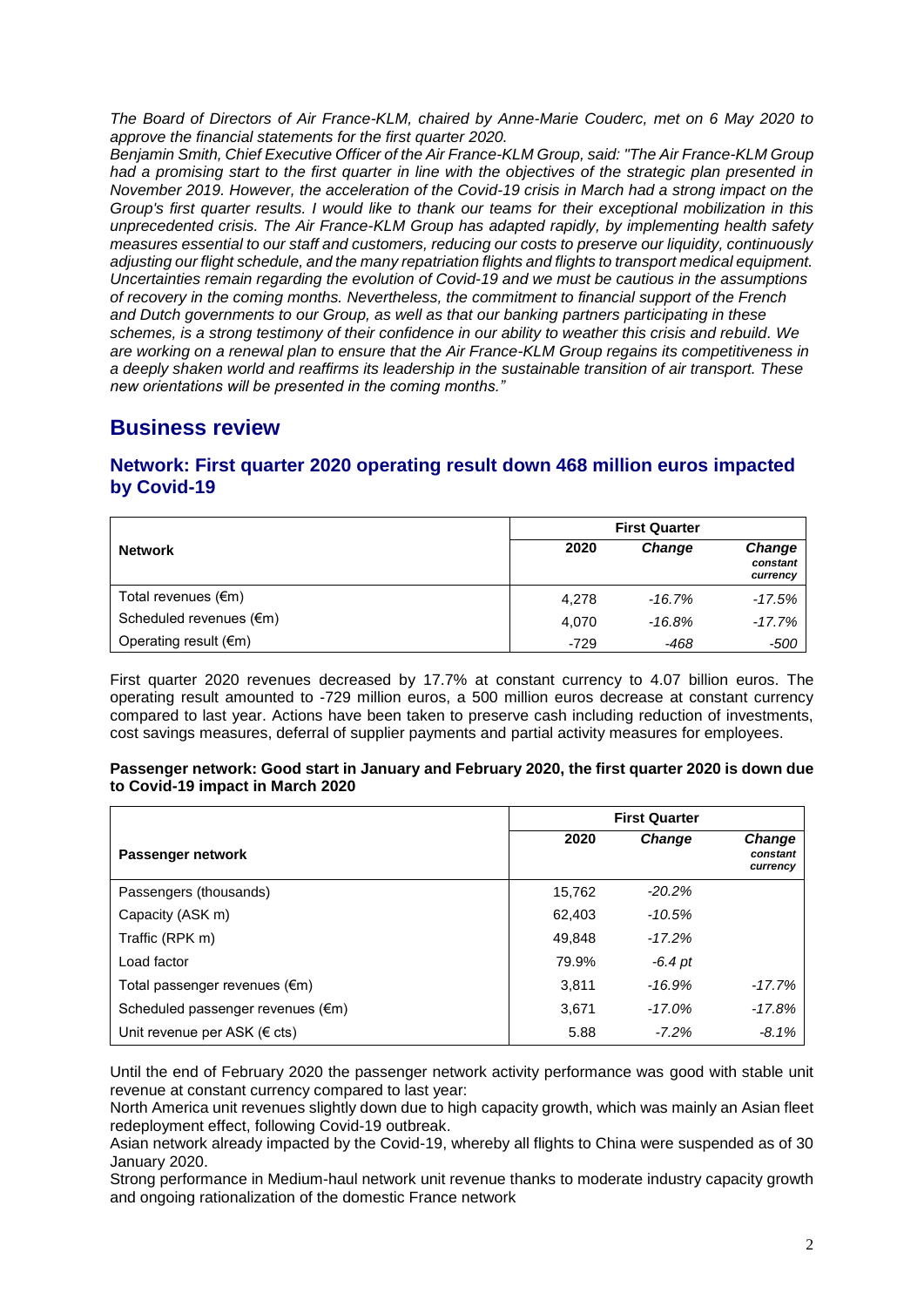For the entire first quarter 2020 capacity declined by 10.5% and unit revenues at -8.1% at constant currency compared to last year, down in all markets due to Covid-19 crisis impact acceleration during the month of March 2020.

#### **Cargo: Performance in the first quarter 2020 impacted by reduced belly capacity, partly offset by increase in full freighter activity**

|                                        | <b>First Quarter</b> |               |                                       |
|----------------------------------------|----------------------|---------------|---------------------------------------|
| <b>Cargo business</b>                  | 2020                 | <b>Change</b> | <b>Change</b><br>constant<br>currency |
| Tons (thousands)                       | 242                  | $-10.1%$      |                                       |
| Capacity (ATK m)                       | 3,191                | $-7.8%$       |                                       |
| Traffic (RTK m)                        | 1,832                | $-10.5%$      |                                       |
| Load factor                            | 57.4%                | $-1.7$ pt     |                                       |
| Total Cargo revenues $(\epsilon m)$    | 466                  | $-14.8%$      | $-16.1%$                              |
| Scheduled cargo revenues (€m)          | 399                  | $-15.7%$      | $-17.0\%$                             |
| Unit revenue per ATK ( $\epsilon$ cts) | 12.50                | $-8.5%$       | -10.0%                                |

Unit revenue remained under strong pressure till February 2020, while positive for March due to a rate increase as an effect of the wide body belly capacity crunch, overall first quarter 2020 unit revenue was down 10.0% compared to last year at constant currency.

Cargo industry capacity is impacted by the Covid-19 crisis and is approximately 35% lower compared to last year with wide-body belly capacity down 85% and full freighter capacity up 14%.

On the demand side, world-wide air freight volumes are down due to Covid-19 crisis and supply-demand balance is foreseen to remain volatile in the next months with production lines opening up and limited belly capacity. The Group anticipates to the strong demand on certain Cargo routes, particularly Asia to Europe by adding production by means of increasing utilization of its full freighters, temporarily redeployment of phased-out 747-combi aircraft and is testing with Cargo in passenger aircraft cabins. The Group has in close cooperation with the French and Dutch governments setup an "air bridge" between its home markets and China for relieve goods and medical supplies.

#### **Transavia operating result –12 million euros compared to last year as impacted by Covid-19 crisis**

|                                     |       | <b>First Quarter</b> |  |  |
|-------------------------------------|-------|----------------------|--|--|
| Transavia                           | 2020  | Change               |  |  |
| Passengers (thousands)              | 2,349 | $-19.8%$             |  |  |
| Capacity (ASK m)                    | 4,892 | $-16.0\%$            |  |  |
| Traffic (RPK m)                     | 4,456 | $-17.0\%$            |  |  |
| Load factor                         | 91.1% | $-1.1$ pt            |  |  |
| Total passenger revenues (€m)       | 242   | $-1.6%$              |  |  |
| Unit revenue per ASK ( $\in$ cts)   | 4.70  | $+13.1%$             |  |  |
| Unit cost per ASK ( $\epsilon$ cts) | 6.37  | $+18.8%$             |  |  |
| Operating result $(\epsilon m)$     | -82   | $-12$                |  |  |

The second half of March was severely hit by the Covid-19 outbreak with consequential reduction in activity due to Covid-19 flight cancellations. Transavia France and the Netherlands have temporarily fully grounded their fleet. Actions have been taken to preserve cash including reduction of investments, cost savings measures, deferral of supplier payments and partial activity measures.

The increase in unit revenue by 13.1% in the first quarter 2020 is explained by a good performance until end of February with unit revenues 10% above last year combined with high level of ferry flights for passenger returns in month of March 2020.

The Transavia unit cost for the first quarter increased by 15.1% at constant fuel and currency, explained by the reduction in capacity at the end of the quarter.

Overall the impact of Covid-19 crisis on the month of March is fully causing the first quarter 2020 operating result decline of 12 million euros compared to last year.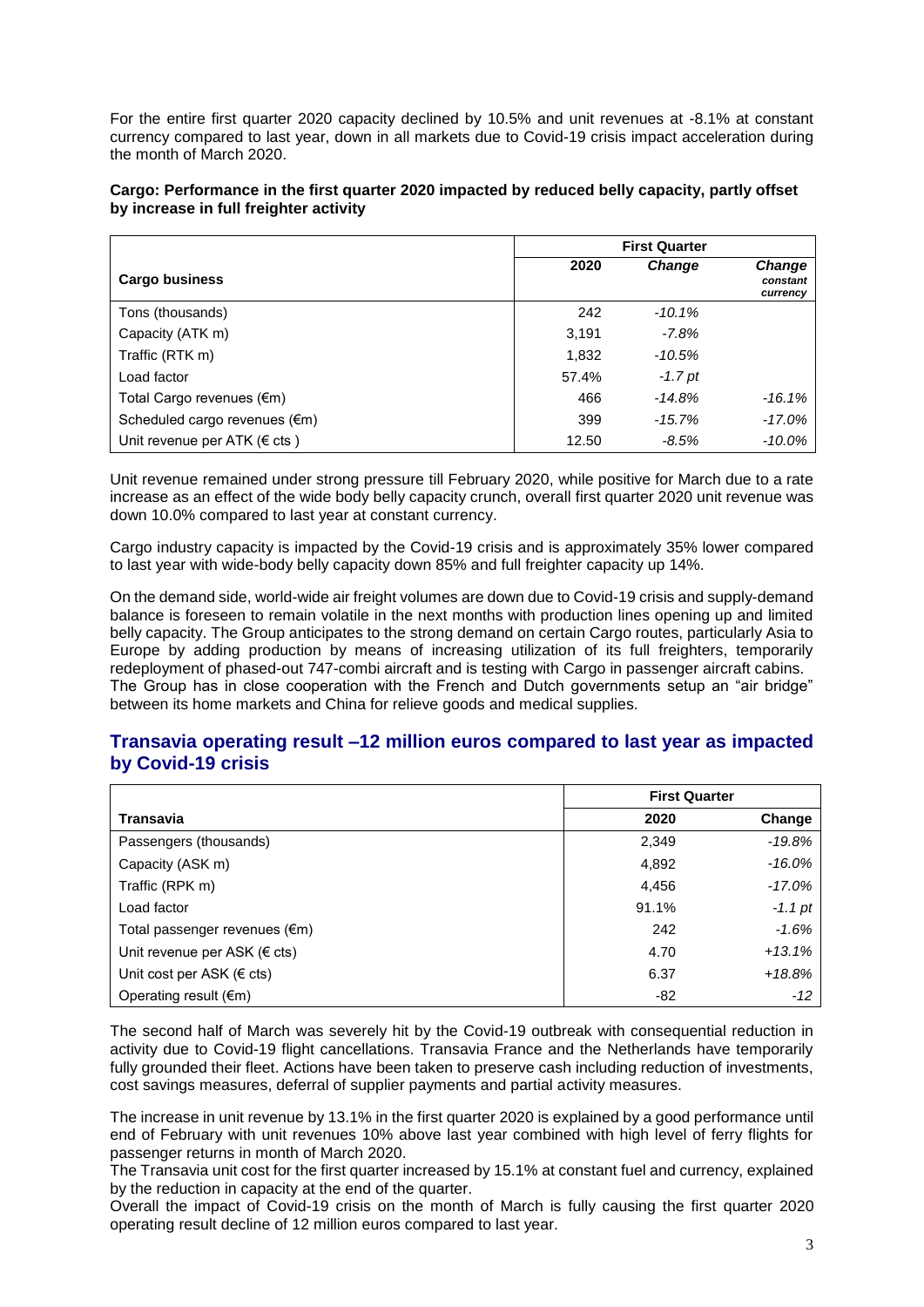### **Maintenance business margins for first quarter 2020 at -0.3%, impacted by Covid-19**

|                                     | <b>First Quarter</b> |               |                                       |
|-------------------------------------|----------------------|---------------|---------------------------------------|
| <b>Maintenance</b>                  | 2020                 | <b>Change</b> | <b>Change</b><br>constant<br>currency |
| Total revenues $(\epsilon m)$       | 1.138                | $-2.7%$       |                                       |
| Third-party revenues $(\epsilon m)$ | 493                  | $-11.0\%$     | -13.9%                                |
| Operating result $(\epsilon m)$     | -3                   | -48           | $-54$                                 |
| Operating margin (%)                | $-0.3%$              | $-4.1$ pt     | $-4.5$ pt                             |

The first quarter operating result stood at -3 million euros, a decrease of 48 million euros, highly impacted by the Covid-19 crisis with the borders closures starting from mid-March in Europe and since January with Chinese clients.

Even if the PBH contracts for engines and components allow to maintain certain activity flows, the Covid-19 crisis has a major impacts on the maintenance business and difficulties encountered by the maintenance clients are a risk for the business.

The Maintenance order book stood of 11.5 billion dollars at 31 December 2019, is not yet updated as there is not yet clear visibility on expected client fleet and activity reductions. The Maintenance business is carefully managing its external business including agreements with clients on payment terms.

Actions have been taken to preserve cash including reduction of investments, cost savings measures, renegotiation of payment terms with suppliers and partial activity measures.

### **Air France-KLM Group: First quarter 2020 revenues down 922 million euros and operating result down 529 million euros**

|                                                            | <b>First Quarter</b> |               |                                       |
|------------------------------------------------------------|----------------------|---------------|---------------------------------------|
|                                                            | 2020                 | <b>Change</b> | <b>Change</b><br>constant<br>currency |
| Capacity (ASK m)                                           | 67,295               | $-11.0%$      |                                       |
| Traffic (RPK m)                                            | 54.304               | $-17.2%$      |                                       |
| Passenger unit revenue per ASK ( $\epsilon$ cts)           | 5.80                 | $-6.0\%$      | $-6.9%$                               |
| Group unit revenue per ASK ( $\in$ cts)                    | 6.39                 | $-6.0\%$      | $-6.9%$                               |
| Group unit cost per ASK ( $\epsilon$ cts) at constant fuel | 7.60                 | $+6.0\%$      | $+3.5%$                               |
| Revenues (€m)                                              | 5,020                | -15.5%        | $-16.5%$                              |
| EBITDA (€m)                                                | -61                  | $-504$        | $-542$                                |
| Operating result $(\epsilon m)$                            | $-815$               | -529          | $-567$                                |
| Operating margin (%)                                       | $-16.2%$             | $-11.4$ pt    | $-12.1$ pt                            |
| Net income - Group part (€m)                               | $-1,801$             | $-1,477$      |                                       |

*2019 results restated for LLP componentization accounting change and EU passenger compensation reclassification between revenues and external expenses*

In the first quarter 2020, the Air France-KLM Group posted an operating result of -815 million euros, down by 529 million euros compared to last year, entirely caused by March 2020 with an operating result at -560 million euros.

Net income amounted to -1,801 million euros in 2020, a decrease of 1,477 million euros compared to last year, of which exceptional accounting items due to Covid-19 for impairment on 8 Boeing 747s -21 million euros, accelerated depreciation on Airbus 380 -25 million euros, fuel "over hedge" -455 million euros and reduction of deferred income tax asset -173 million euros.

#### **Deferred income tax asset -173 million euros:**

Following the current COVID-19 crisis, the perspectives of recoverability within the seven years horizon have been downward revised leading to a write-off of €311 million of deferred tax assets for tax losses compared to the opening position of the fiscal year 2020 at the level of the French Tax.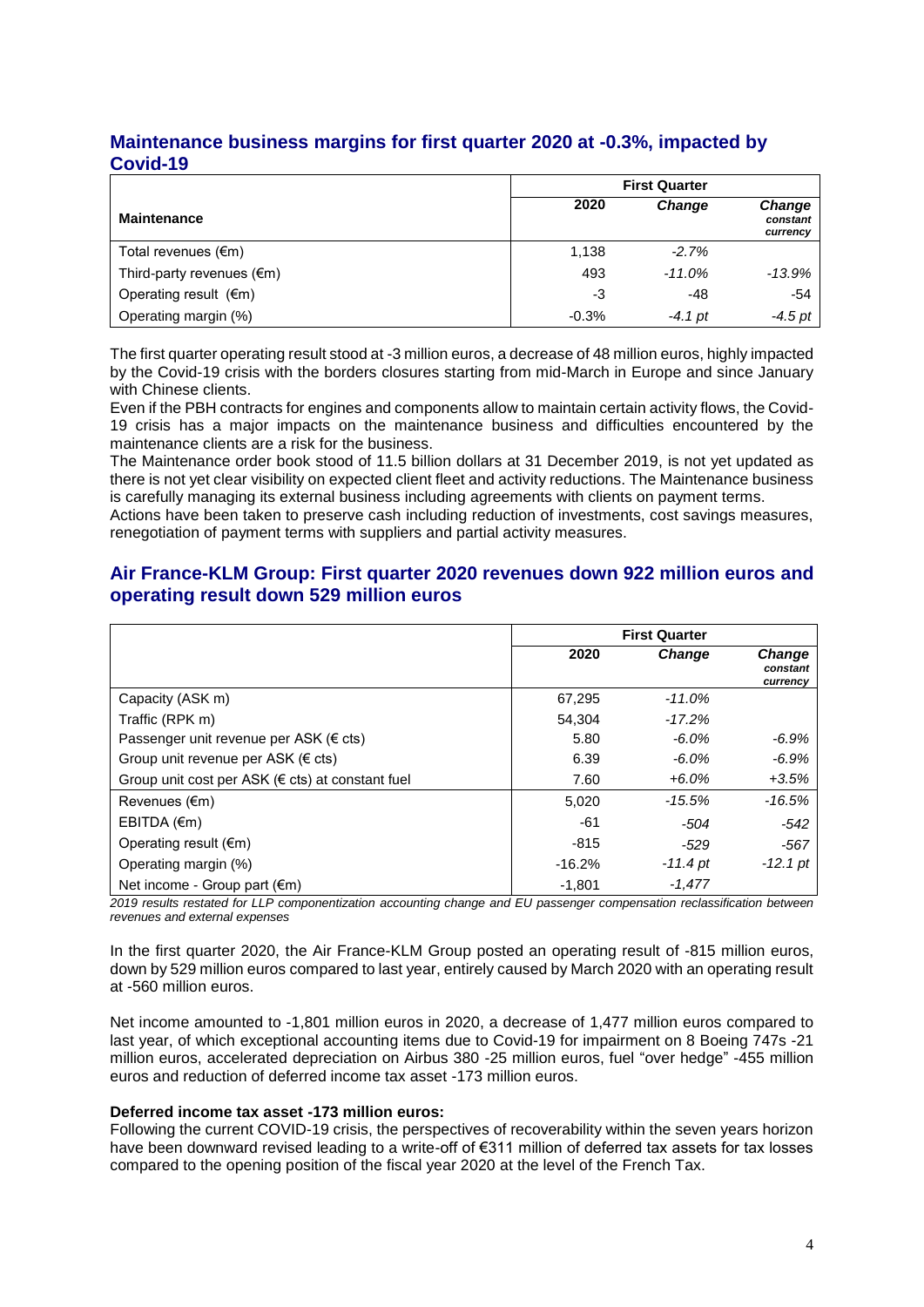#### **Fuel "over hedge" -455 million euros for the remainder of 2020:**

As a result of capacity reductions and lower fuel consumption forecasts, the Group is in a position of over-hedging. The change in fair value, initially recognized in equity, has been recycled to "Other financial income and expenses"

The first quarter 2020 fuel bill including hedging stood at 1,185 million euros.

Currencies had a positive 71 million euro impact on revenues and a negative 32 million euro effect on costs (ex-fuel) including currency hedging in the first quarter of 2020.

#### **The first quarter 2020 unit cost increased by 3.5%, primarily caused by Covid-19 related capacity reductions**

On a constant currency and fuel price basis, unit costs were up 3.5% in the first quarter 2020.

Group net employee costs were down 2.8% in 2020 compared to last year, supported by partial activity implementation at Air France in last 2 weeks of March 2020, release of hired staff and no profit sharing provisions to be made at both airlines. The average number of FTEs (Full Time Equivalent) in first quarter 2020 increased by 600 compared to last year, including an additional 450 Pilots and 450 Cabin Crew.

### **Net debt up 437 million euros and leverage ratio at 1.8x**

|                                                               | <b>First Quarter</b> |          |
|---------------------------------------------------------------|----------------------|----------|
| In $\epsilon$ million                                         | 2020                 | Change   |
| Cash flow before change in WCR and Voluntary Departure Plans, | $-171$               | $-582$   |
| continuing operations $(\epsilon m)$                          |                      |          |
| Cash out related to Voluntary Departure Plans (€m)            | -9                   | $+19$    |
| Change in Working Capital Requirement (WCR) (€m)              | 482                  | $-344$   |
| Net cash flow from operating activities (€m)                  | 282                  | $-907$   |
| Net investments* $(\epsilon m)$                               | -858                 | $-161$   |
| Operating free cash flow $(\epsilon m)$                       | -576                 | $-1,068$ |
| Repayment of lease debt                                       | $-249$               | $+2$     |
| Adjusted operating free cash flow**                           | -825                 | -1,066   |

*\* Sum of 'Purchase of property, plant and equipment and intangible assets' and 'Proceeds on disposal of property, plant and equipment and intangible assets' as presented in the consolidated cash flow statement.*

*\*\* The "Adjusted operating free cash flow" is operating free cash flow after deducting the repayment of lease debt.*

The Group generated adjusted operating free cash flow of -825 million euros, a decrease of 1,066 million euros compared to last year, mainly explained by an operating cash flow decline of 907 million euros.

| In $\epsilon$ million              | 31 Mar 2020 | 31 Dec 2019 |
|------------------------------------|-------------|-------------|
| Net debt                           | 6,584       | 6,147       |
| EBITDA trailing 12 months          | 3.624       | 4,128       |
| Net debt/EBITDA trailing 12 months | 1.8x        | 1.5x        |

# **Both airlines results negatively impacted in the first quarter 2020**

|                                        |          | <b>First Quarter</b> |  |
|----------------------------------------|----------|----------------------|--|
|                                        | 2020     | Change               |  |
| Air France Group Operating result (€m) | -536     | $-287$               |  |
| Operating margin (%)                   | $-17.8%$ | -11.0 pt             |  |
| <b>KLM Group Operating result (€m)</b> | $-275$   | $-228$               |  |
| Operating margin (%)                   | $-12.9%$ | $-10.9$ pt           |  |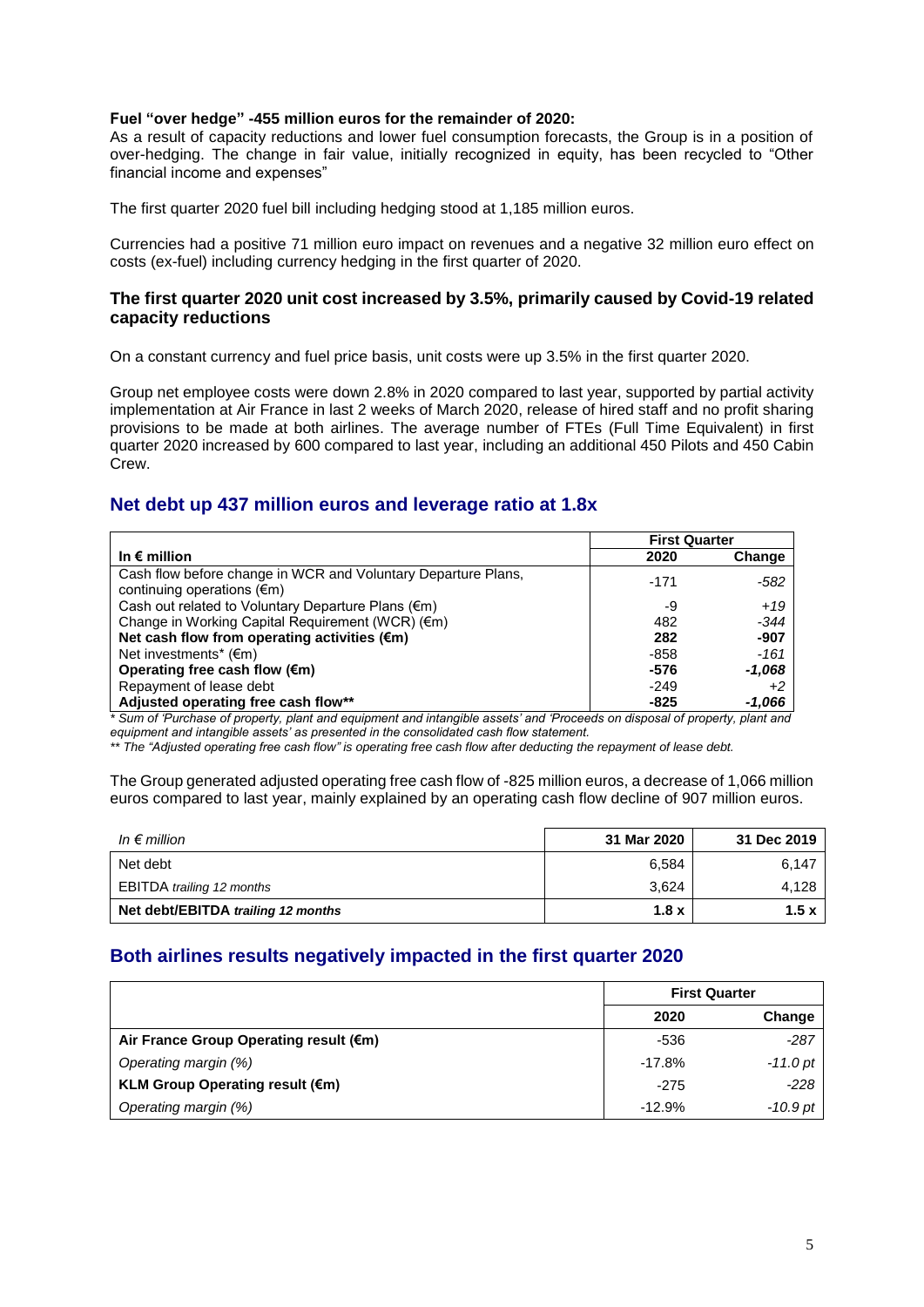## **OUTLOOK**

l

High level of uncertainty on the duration of the Covid-19 crisis and impact on the macro-economic environment. Therefore the Group withdraws its earlier 2020 guidance elements.

The Group now anticipates:

- Progressive lifting of border restrictions in 2020, enabling a slow capacity resumption in Summer 2020, with capacity for the second and third quarter 2020 at around respectively ~-95% and ~-80% compared to previous year
- A prolonged negative impact on passenger demand, not expected to recover to pre-crisis levels before several years
- A fleet repositioning including structural reduction in capacity of at least -20% in 2021 compared to pre-crisis 2019 level

The Group foresees significantly negative EBITDA in full year 2020 and a significantly higher current operating income loss in the second quarter than in the first quarter 2020.

As an integral part of the financing packages the Group will build a new transformation plan to ensure economic and financial sustainability over the medium and long term with integration of new ambitious environmental goals. This new plan will be communicated in the summer of 2020.

### **CASH PROTECTION MEASURES IMPLEMENTED IN RESPONSE TO THE COVID-19 CRISIS**

The Group has implemented most stringent cash preservation measures in response to the COVID-19 crisis to ensure operational cash cost savings, including:

- Capacity reductions delivering around 50% variable cost savings
- Estimated savings at 350 million euros per month in the second quarter 2020 from Group partial activity and crew variable pay reduction
- Other cost measures totaling 500 million euros in 2020, for which further revisions are ongoing including termination of most of the temporary employee contracts

Furthermore, the Group has revised its capital expenditure plan 2020 by 1.2 billion euros to 2.4 billion euros compared to 3.6 billion euros in the previous guidance, of which 0.9 billion euros was already engaged. This includes the deferral of 3 Airbus 350s to 2021 and the remaining fleet deliveries in 2020 are expected to be primarily engaged under financing arrangements.

Other Cash protection measures taken include the deferral of 570 million euros of tax and social charges payments beyond 2020 and further deferrals of suppliers' payables and the airlines of the Group have established a customer voucher policy in line with industry practice.

### **LIQUIDITY REQUIREMENT FORESEEN IN THE THIRD QUARTER 2020**

Despite these cash preservation measures the Group has indicated the need for additional liquidity in the third quarter 2020, considering an negative operational cash cost burn around 400 million euros per month in the second quarter 2020, and a high level of uncertainty on the crisis impact in third and fourth quarters. In addition there are the financial and other cash impacts<sup>3</sup>, a capital expenditure plan of 2.4 billion euros for the full year 2020, a working capital risk estimated at around 2.5 billion euros mainly from deferred ticket revenues.

Therefore an initial financing package of 7 billion euros through a bank loan guaranteed by the French state and a direct shareholder loan from the French state is approved by the EU. It will enable the Group to meet Air France's financial obligations and ensure recovery of activity beyond the current crisis. Discussions with the Dutch state and banks are ongoing on financial support directed to KLM.

*\*\*\*\*\*\**

<sup>3</sup> *Including: secured financing & lease debt (principal & interests) payments, hybrid bond in October 2020 0.4 billion euros and a Cargo claim expected in the third quarter 2020 for around 0.4 billion euros*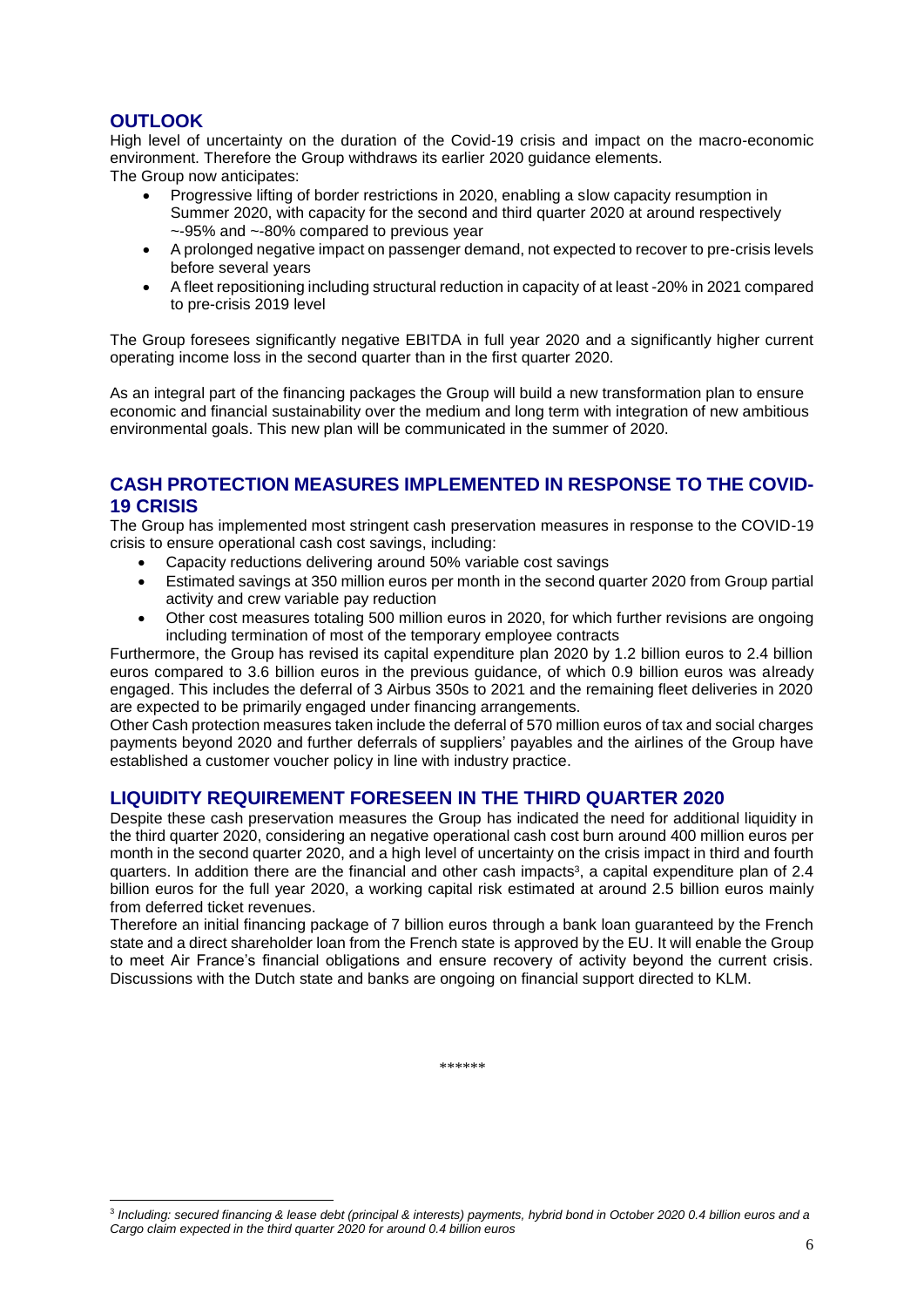The first quarter 2020 accounts are not audited by the Statutory Auditors.

The results presentation is available at **www.airfranceklm.com** on 7 May 2020 from 7:15 am CET.

A conference call hosted by Mr. Smith (CEO) and Mr. Gagey (CFO) will be held on 7 May 2020 at 08.30 CET.

To connect to the conference call, please dial: France: Local +33 (0)1 70 72 25 50 Netherlands: Local +31 (0) 20 703 8211 UK: Local +44 (0)330 336 9126 US: Local +1 720 452 9217

Confirmation code: 7621430

To listen to the audio-replay of the conference call, please dial:

- $-$  France: Local +33 (0) 1 70 48 00 94
- $-$  Netherlands: Local +31 (0) 20 721 8903
- UK: Local +44 (0)207 660 0134
- US: Local +1 719-457-0820

Confirmation code: 7621430

**Investor Relations Press Olivier Gall Mouter van Beek**<br>+33 1 49 89 52 59 +33 1 49 89 52 60

+33 1 49 89 52 60 +33 1 41 56 56 00 [olgall@airfranceklm.com](mailto:olgall@airfranceklm.com) [Wouter-van.Beek@airfranceklm.com](mailto:Wouter-van.Beek@airfranceklm.com)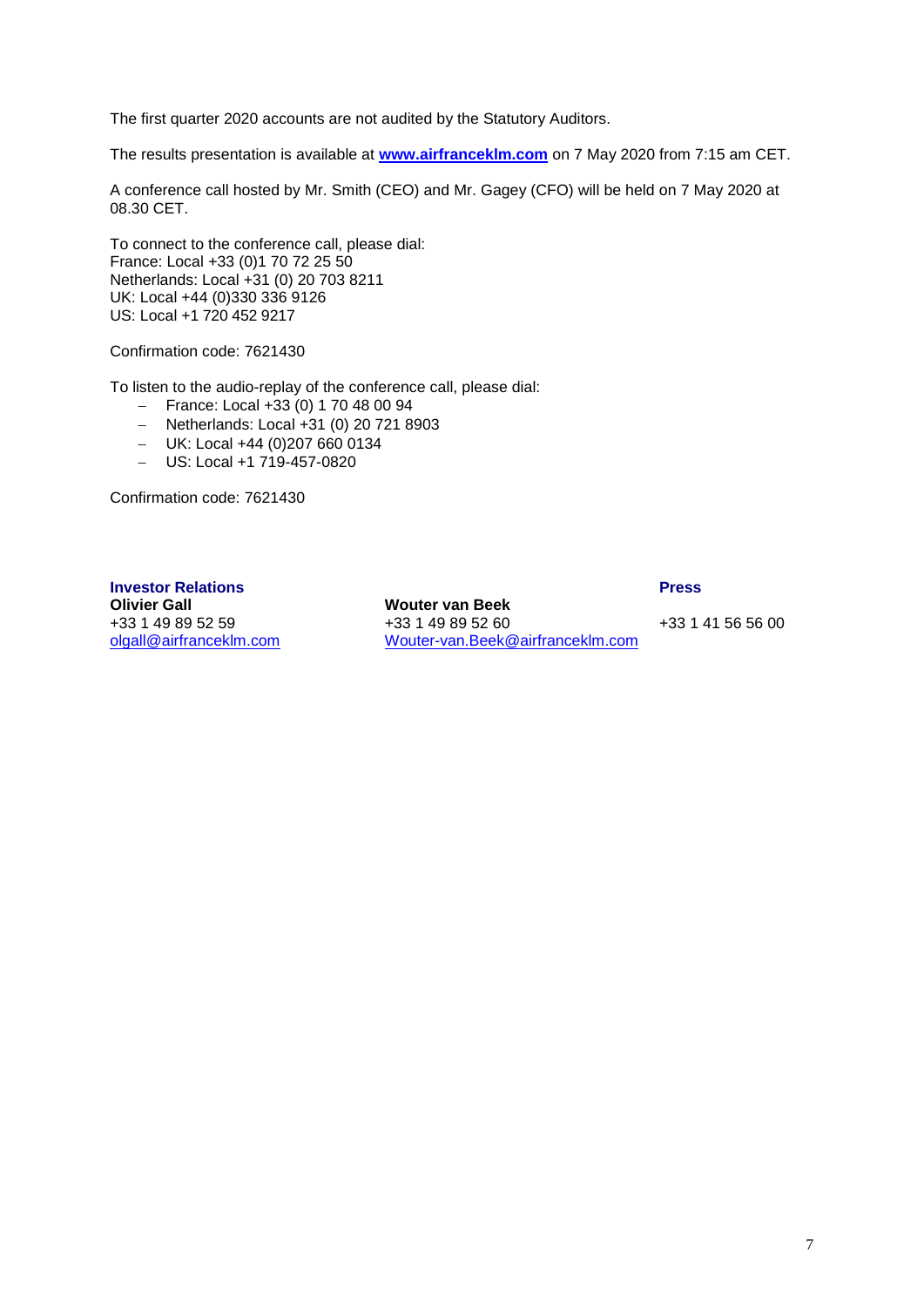# **Income Statement**

|                                            | <b>First Quarter</b> |          |           |
|--------------------------------------------|----------------------|----------|-----------|
| €m                                         | 2020                 | 2019     | Change    |
| <b>Sales</b>                               | 5,020                | 5,942    | -15.5%    |
| Other revenues                             | 0                    | 0        | nm        |
| <b>Revenues</b>                            | 5,020                | 5,942    | $-15.5%$  |
| Aircraft fuel                              | $-1,185$             | $-1,201$ | $-1.3%$   |
| Chartering costs                           | -89                  | $-134$   | $-33.6%$  |
| Landing fees and en route charges          | -387                 | -434     | $-10.8%$  |
| Catering                                   | -164                 | -187     | $-12.3%$  |
| Handling charges and other operating costs | $-359$               | $-410$   | $-12.4%$  |
| Aircraft maintenance costs                 | -614                 | $-652$   | $-5.8%$   |
| Commercial and distribution costs          | -194                 | $-250$   | $-22.4%$  |
| Other external expenses                    | $-404$               | $-439$   | $-8.0%$   |
| Salaries and related costs                 | $-1,916$             | $-1,972$ | $-2.8%$   |
| Taxes other than income taxes              | -56                  | $-52$    | $+7.7%$   |
| Other income and expenses                  | 287                  | 232      | $+23.7%$  |
| <b>EBITDA</b>                              | -61                  | 443      | nm        |
| Amortization, depreciation and provisions  | $-754$               | -729     | $+3.4%$   |
| Income from current operations             | $-815$               | -286     | +184.9%   |
| Sales of aircraft equipment                | -1                   | 13       | nm        |
| Other non-current income and expenses      | -45                  | -40      | $+12.5%$  |
| Income from operating activities           | $-861$               | -268     | $+221.3%$ |
| Cost of financial debt                     | $-102$               | $-106$   | $-3.8%$   |
| Income from cash and cash equivalent       | 7                    | 12       | $-41.7%$  |
| Net cost of financial debt                 | -95                  | -94      | $+1.3%$   |
| Other financial income and expenses        | $-666$               | $-92$    | +623.9%   |
| Income before tax                          | $-1,622$             | $-454$   | $+257.5%$ |
| Income taxes                               | $-173$               | 128      | nm        |
| Net income of consolidated companies       | $-1,795$             | $-326$   | +451.2%   |
| Share of profits (losses) of associates    | -8                   | 2        | nm        |
| Net income for the period                  | $-1,803$             | $-324$   | $+457.1%$ |
| Minority interest                          | 0                    | 0        | nm        |
| Net income for the period - Group part     | $-1,803$             | $-324$   | +457.1%   |

*2019 results restated for LLP componentization accounting change and EU passenger compensation reclassification between revenues and external expenses*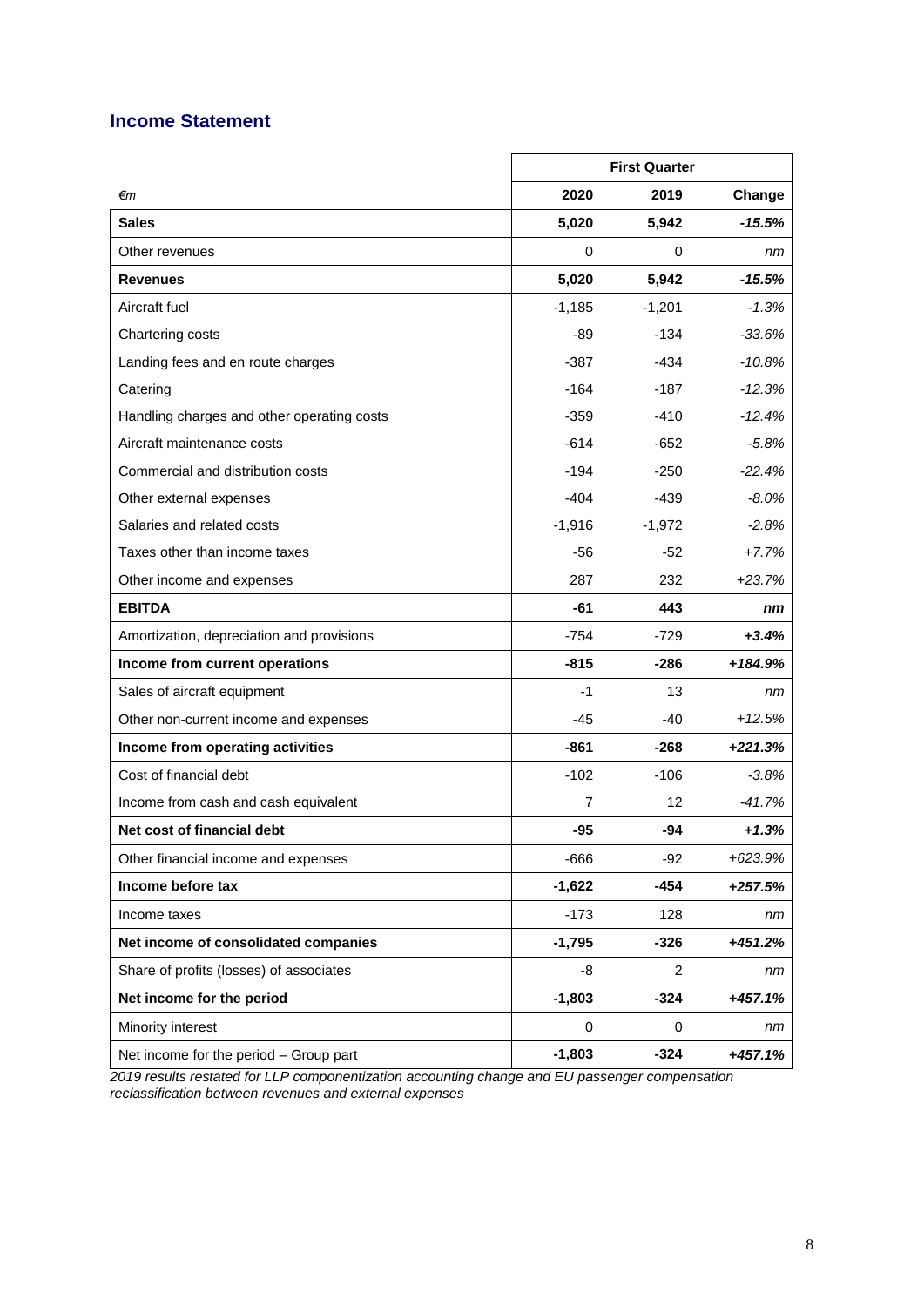# **Consolidated Balance Sheet**

| <b>Assets</b>                       | 31 Mar 2020 | 31 Dec 2019 |
|-------------------------------------|-------------|-------------|
| €m                                  |             |             |
| Goodwill                            | 218         | 217         |
| Intangible assets                   | 1,347       | 1,305       |
| Flight equipment                    | 11,465      | 11,334      |
| Other property, plant and equipment | 1,578       | 1,580       |
| Right-of-use assets                 | 5,118       | 5,173       |
| Investments in equity associates    | 299         | 307         |
| Pension assets                      | 760         | 420         |
| Other financial assets              | 1,095       | 1,096       |
| Deferred tax assets                 | 325         | 523         |
| Other non-current assets            | 277         | 241         |
| <b>Total non-current assets</b>     | 22,482      | 22,196      |
| Other short-term financial assets   | 433         | 800         |
| Inventories                         | 691         | 737         |
| Trade receivables                   | 1,565       | 2,164       |
| Other current assets                | 1,246       | 1,123       |
| Cash and cash equivalents           | 5,362       | 3,715       |
| <b>Total current assets</b>         | 9,297       | 8,539       |
| <b>Total assets</b>                 | 31,779      | 30,735      |

| <b>Liabilities and equity</b>                           | 31 Mar 2020 | 31 Dec 2019 |
|---------------------------------------------------------|-------------|-------------|
| In million euros                                        |             |             |
| Issued capital                                          | 429         | 429         |
| Additional paid-in capital                              | 4,139       | 4,139       |
| Treasury shares                                         | $-67$       | $-67$       |
| Perpetual                                               | 403         | 403         |
| Reserves and retained earnings                          | $-4,732$    | $-2,620$    |
| Equity attributable to equity holders of Air France-KLM | 172         | 2,284       |
| Non-controlling interests                               | 13          | 15          |
| <b>Total Equity</b>                                     | 185         | 2,299       |
| Pension provisions                                      | 2,127       | 2,253       |
| Return obligation liability and other provisions        | 3,803       | 3,750       |
| Financial debt                                          | 6,730       | 6,271       |
| Lease debt                                              | 3,078       | 3,149       |
| Deferred tax liabilities                                | 53          | 142         |
| Other non-current liabilities                           | 498         | 222         |
| <b>Total non-current liabilities</b>                    | 16,289      | 15,787      |
| Return obligation liability and other provisions        | 783         | 714         |
| Current portion of financial debt                       | 2,575       | 842         |
| Current portion of lease debt                           | 970         | 971         |
| Trade payables                                          | 2,056       | 2,379       |
| Deferred revenue on ticket sales                        | 3,447       | 3,289       |
| Frequent flyer program                                  | 867         | 848         |
| Other current liabilities                               | 4,602       | 3,602       |
| <b>Bank overdrafts</b>                                  | 5           | 4           |
| <b>Total current liabilities</b>                        | 15,305      | 12,649      |
| <b>Total equity and liabilities</b>                     | 31,779      | 30,735      |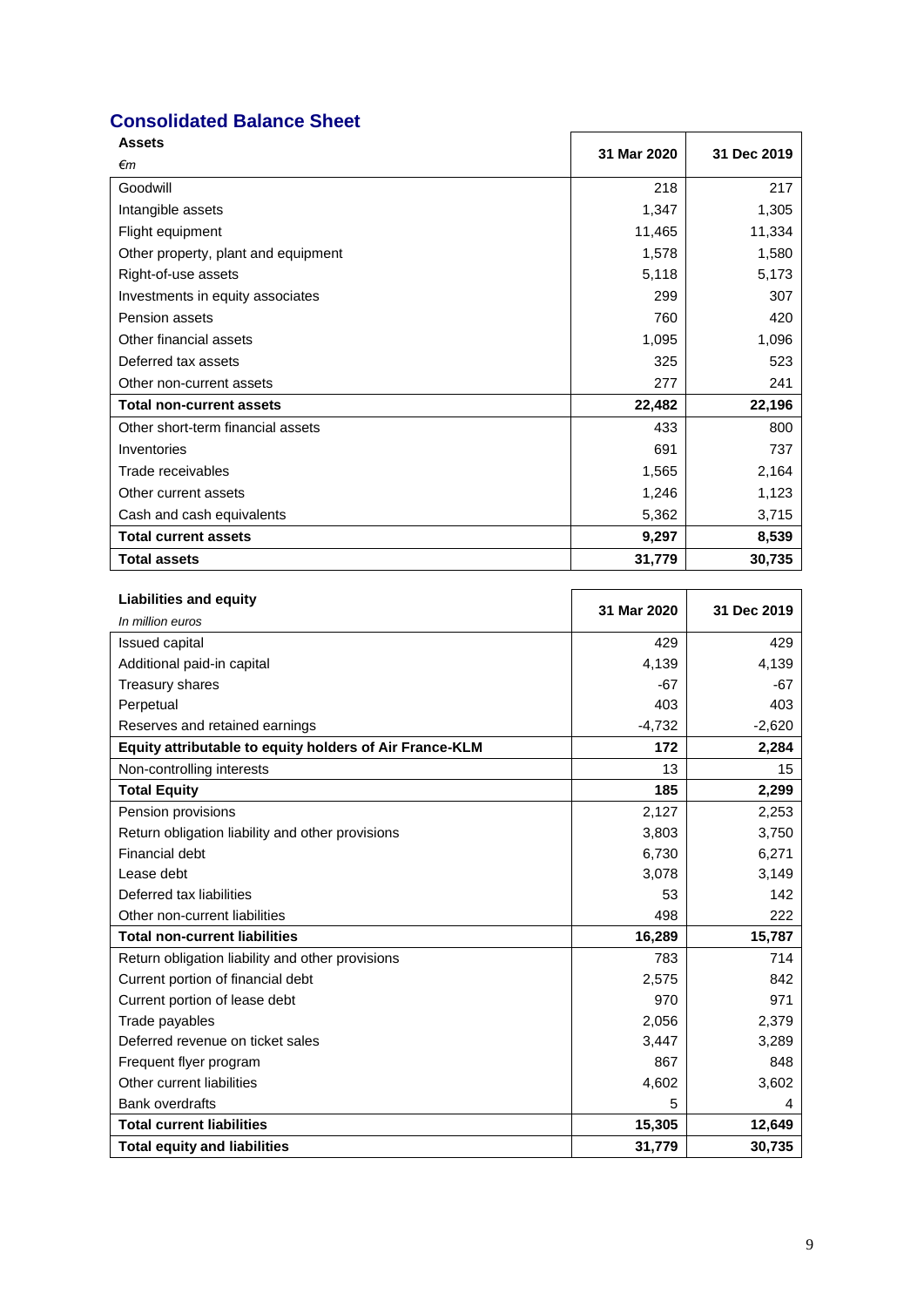# **Statement of Consolidated Cash Flows from 1st January until 31 th March 2020**

| €m                                                                             | 31 Mar 2020 | 31 Dec 2019 |
|--------------------------------------------------------------------------------|-------------|-------------|
| Net income from continuing operations                                          | $-1,803$    | -324        |
| Amortization, depreciation and operating provisions                            | 754         | 729         |
| Financial provisions                                                           | 51          | 53          |
| Loss (gain) on disposals of tangible and intangible assets                     | 1           | -20         |
| Loss (gain) on disposals of subsidiaries and associates                        | 0           | 0           |
| Derivatives - non monetary result                                              | 432         | 27          |
| Unrealized foreign exchange gains and losses, net                              | 142         | 76          |
| Impairment                                                                     | 21          | 0           |
| Other non-monetary items                                                       | 48          | -21         |
| Share of (profits) losses of associates                                        | 8           | $-2$        |
| Deferred taxes                                                                 | 166         | $-135$      |
| <b>Financial Capacity</b>                                                      | $-180$      | 383         |
| (Increase) / decrease in inventories                                           | 22          | -60         |
| (Increase) / decrease in trade receivables                                     | 596         | $-399$      |
| Increase / (decrease) in trade payables                                        | $-309$      | $-34$       |
| Change in other receivables and payables                                       | 153         | 1,299       |
| Change in working capital requirements                                         | 462         | 806         |
| Net cash flow from operating activities                                        | 282         | 1,189       |
| Purchase of property, plant and equipment and intangible assets                | $-869$      | $-737$      |
| Proceeds on disposal of property, plant and equipment and intangible<br>assets | 11          | 40          |
| Proceeds on disposal of subsidiaries, of shares in non-controlled entities     | 356         | 4           |
| Acquisition of subsidiaries, of shares in non-controlled entities              | -1          | 0           |
| Dividends received                                                             | 0           | 3           |
| Decrease (increase) in net investments, more than 3 months                     | 0           | 22          |
| Net cash flow used in investing activities                                     | $-503$      | $-668$      |
| Increase of equity due to new convertible bond                                 | 0           | 0           |
| Perpetual (including premium)                                                  | 0           | 0           |
| Issuance of debt                                                               | 2,710       | 508         |
| Repayment on financial debt                                                    | $-588$      | $-238$      |
| Payments on lease debt                                                         | $-249$      | $-251$      |
| Decrease (increase) in loans, net                                              | -3          | $-1$        |
| Dividends and coupons on perpetual paid                                        | 0           | 0           |
| Net cash flow from financing activities                                        | 1,870       | 18          |
| Effect of exchange rate on cash and cash equivalents and bank overdrafts       | -3          | 7           |
| Change in cash and cash equivalents and bank overdrafts                        | 1,646       | 546         |
| Cash and cash equivalents and bank overdrafts at beginning of period           | 3,711       | 3,580       |
| Cash and cash equivalents and bank overdrafts at end of period                 | 5,357       | 4,126       |
| Change in treasury of discontinued operations                                  | 0           | 0           |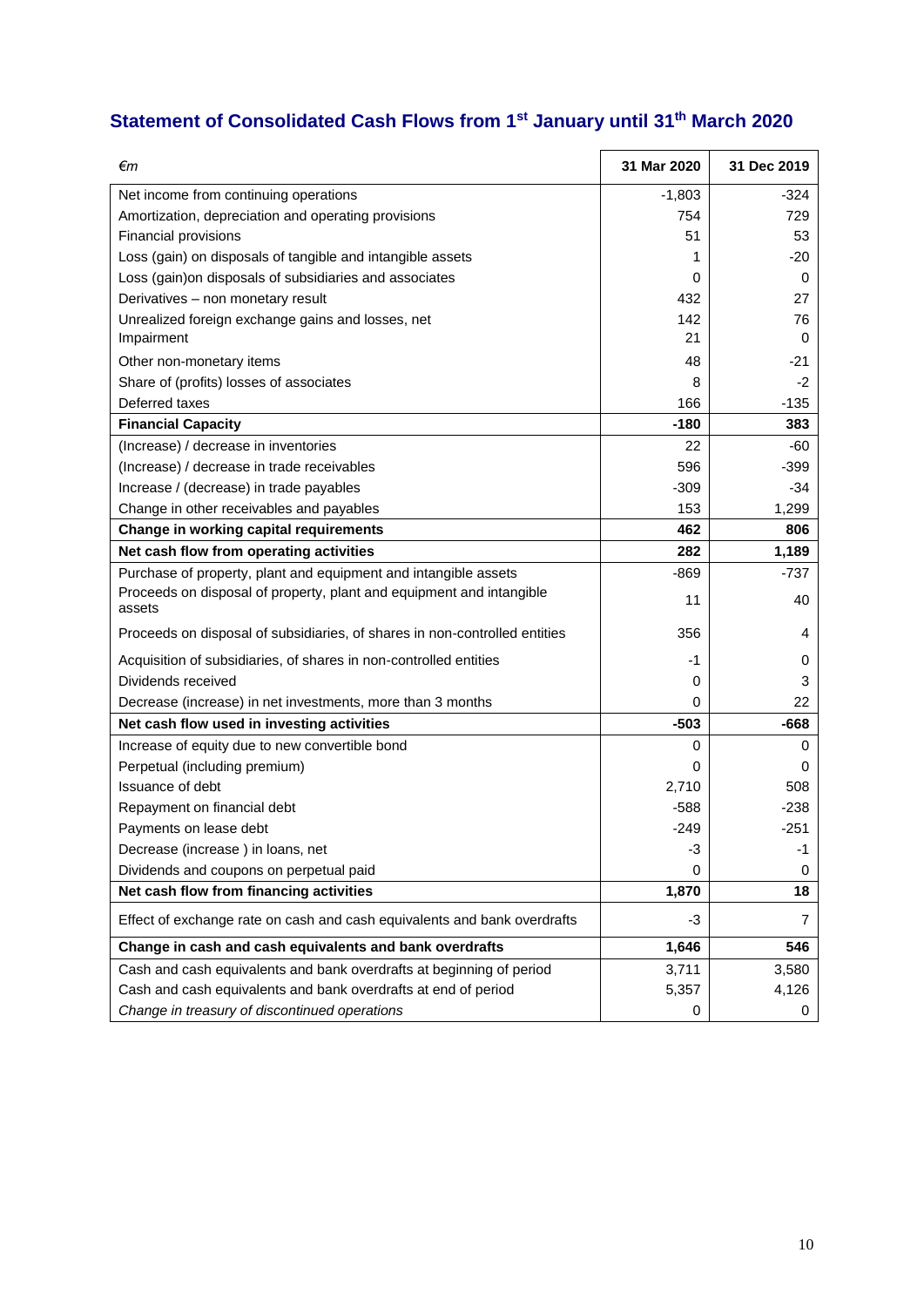# **Key Performance Indicators**

# **Restated net result, group share**

|                                                                                                                  | <b>First Quarter</b> |         |  |
|------------------------------------------------------------------------------------------------------------------|----------------------|---------|--|
| In million euros                                                                                                 | 2020                 | 2019    |  |
| Net income/(loss), Group share                                                                                   | $-1,801$             | $-324$  |  |
| Unrealized foreign exchange gains and losses, net                                                                | 142                  | 76      |  |
| Change in fair value of financial assets and liabilities (derivatives)                                           | 432                  | $-25$   |  |
| Non-current income and expenses                                                                                  | 46                   | -18     |  |
| Tax impact on gross adjustments net result                                                                       | $-177$               | $-10$   |  |
| Restated net income/(loss), group part                                                                           | $-1,358$             | $-301$  |  |
| Coupons on perpetual                                                                                             | -4                   | -4      |  |
| Restated net income/(loss), group share including coupons on perpetual (used<br>to calculate earnings per share) |                      | $-305$  |  |
| Restated net income/(loss) per share (in $\epsilon$ )                                                            | $-3.19$              | $-0.71$ |  |

# **Return on capital employed (ROCE)**<sup>1</sup>

| In million euros                                                           | 31<br>Mar<br>2020 | 31<br><b>Dec</b><br>2019 | 30<br>Sep<br>2019 | 30<br>June<br>2019 | 31<br>Mar<br>2019 | 31<br><b>Dec</b><br>2018 | 30<br>Sep<br>2018 | 30<br>June<br>2018 |
|----------------------------------------------------------------------------|-------------------|--------------------------|-------------------|--------------------|-------------------|--------------------------|-------------------|--------------------|
| Goodwill and intangible assets                                             | 1,564             | 1,522                    | 1,481             | 1,465              | 1,485             | 1,411                    | 1,391             | 1,379              |
| Flight equipment                                                           | 11,465            | 11,334                   | 10,905            | 10,823             | 10,456            | 10,308                   | 10,401            | 10,294             |
| Other property, plant and equipment                                        | 1,579             | 1,580                    | 1,554             | 1,530              | 1,504             | 1,503                    | 1,462             | 1,443              |
| Right of use assets                                                        | 5,119             | 5,173                    | 5,212             | 5,382              | 5,453             | 5,664                    | 5,596             | 5,802              |
| Investments in equity associates                                           | 299               | 307                      | 310               | 305                | 306               | 311                      | 299               | 294                |
| Financial assets excluding marketable<br>securities and financial deposits | 142               | 140                      | 131               | 125                | 127               | 125                      | 116               | 116                |
| Provisions, excluding pension, cargo<br>litigation and restructuring       | $-4,190$          | $-4,058$                 | $-4,104$          | $-3,892$           | $-3,904$          | $-3,777$                 | $-3,671$          | $-3,616$           |
| WCR, excluding market value of derivatives                                 | $-6,650$          | $-6,310$                 | $-6,285$          | $-6,956$           | $-6,938$          | $-6,133$                 | $-5,851$          | $-6,681$           |
| Capital employed                                                           | 9,328             | 9,688                    | 9,204             | 8,782              | 8,489             | 9,412                    | 9,743             | 9,031              |
| Average capital employed (A)                                               |                   |                          | 9,251             |                    | 9,169             |                          |                   |                    |
| Adjusted results from current operations                                   |                   |                          | 612               |                    |                   |                          | 1,224             |                    |
| - Dividends received                                                       |                   |                          | $-2$              |                    | $-2$              |                          |                   |                    |
| - Share of profits (losses) of associates                                  | 12                |                          |                   | 23                 |                   |                          |                   |                    |
| - Normative income tax                                                     | $-155$            |                          |                   |                    | $-335$            |                          |                   |                    |
| Adjusted result from current operations<br>after tax (B)                   | 467<br>910        |                          |                   |                    |                   |                          |                   |                    |
| ROCE, trailing 12 months (B/A)                                             | 5.0%<br>9.9%      |                          |                   |                    |                   |                          |                   |                    |

 $\overline{a}$ 

 $1$  The definition of ROCE has been revised to take into account the seasonal effects of the activity.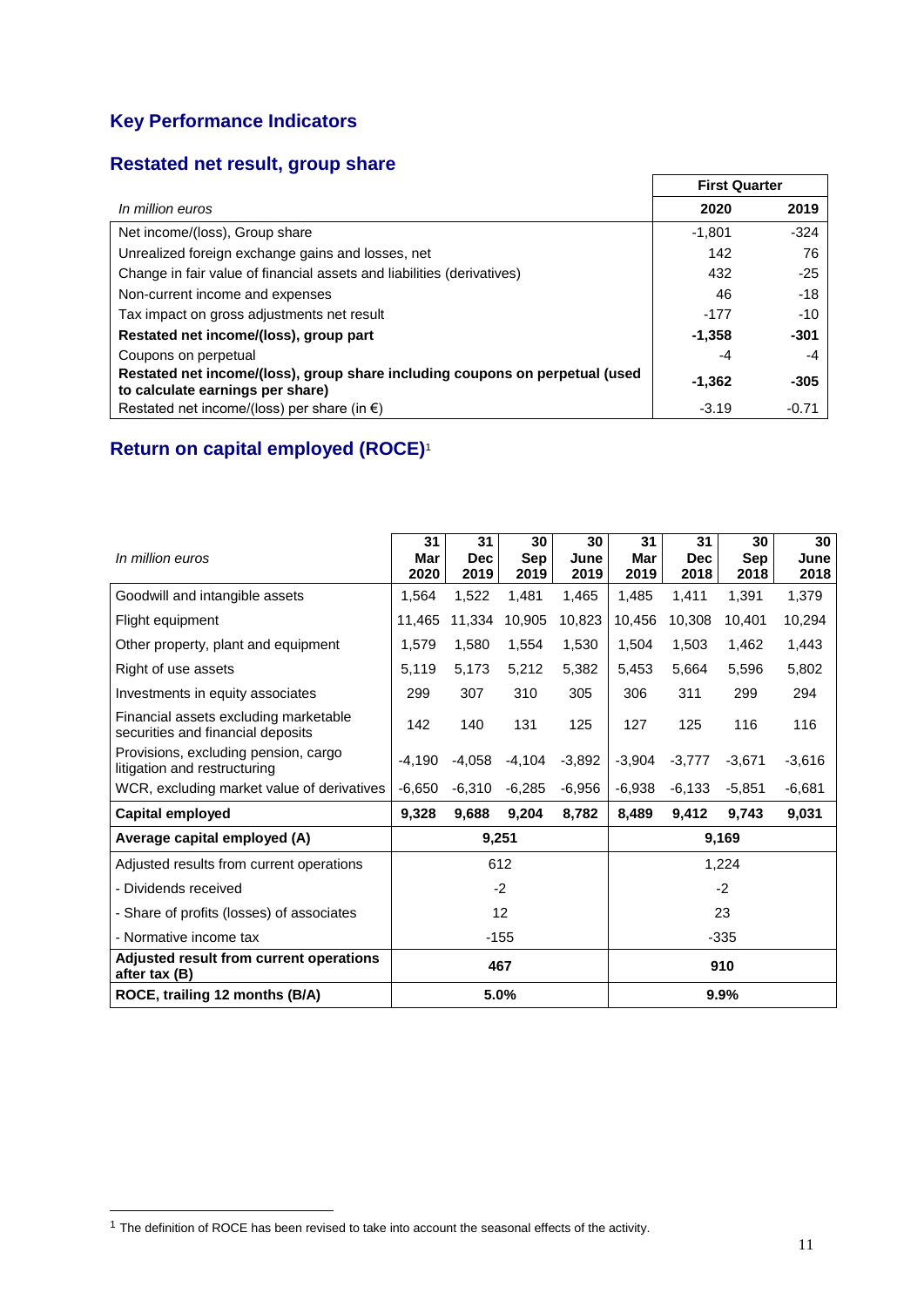# **Net debt**

|                                  | <b>Balance sheet at</b> |             |  |  |
|----------------------------------|-------------------------|-------------|--|--|
| €т                               | 31 Mar 2020             | 31 Dec 2019 |  |  |
| Financial debt                   | 9,076                   | 6,886       |  |  |
| Lease debt                       | 3,954                   | 4,029       |  |  |
| Currency hedge on financial debt | $-11$                   | 4           |  |  |
| Accrued interest                 | $-64$                   | -62         |  |  |
| Gross financial debt (A)         | 12,955                  | 10,857      |  |  |
| Cash and cash equivalents        | 5,362                   | 3,715       |  |  |
| Marketable securities            | 108                     | 111         |  |  |
| Cash securities                  | 304                     | 300         |  |  |
| Deposits (bonds)                 | 599                     | 585         |  |  |
| <b>Bank overdrafts</b>           | -5                      | -4          |  |  |
| <b>Others</b>                    | 3                       | 3           |  |  |
| Net cash (B)                     | 6,371                   | 4,710       |  |  |
| Net debt $(A) - (B)$             | 6,584                   | 6,147       |  |  |

# **Unit cost: net cost per ASK**

|                                                                                      | <b>First Quarter</b> |         |  |
|--------------------------------------------------------------------------------------|----------------------|---------|--|
|                                                                                      | 2020                 | 2019    |  |
| Revenues (in $\epsilon$ m)                                                           | 5,020                | 5.942   |  |
| Income/(loss) from current operations (in $\epsilon$ m) -/-                          | 815                  | 286     |  |
| Total operating expense (in $\epsilon$ m)                                            | 5,835                | 6,228   |  |
| Passenger network business – other revenues (in $\epsilon$ m)                        | $-140$               | $-167$  |  |
| Cargo network business – other revenues (in $\epsilon$ m)                            | -68                  | $-73$   |  |
| Third-party revenues in the maintenance business (in $\epsilon$ m)                   | $-493$               | $-554$  |  |
| Transavia - other revenues (in $\epsilon$ m)                                         | $-13$                | -4      |  |
| Third-party revenues of other businesses (in $\epsilon$ m)                           | -7                   | -8      |  |
| Net cost (in $\epsilon$ m)                                                           | 5,115                | 5,422   |  |
| Capacity produced, reported in ASK*                                                  | 67,295               | 75,586  |  |
| Net cost per ASK (in $\epsilon$ cents per ASK)                                       | 7.60                 | 7.17    |  |
| Gross change                                                                         |                      | 6.0%    |  |
| Currency effect on net costs (in $\epsilon$ m)                                       |                      | 12      |  |
| Change at constant currency                                                          |                      | 5.7%    |  |
| Fuel price effect (in $\epsilon$ m)                                                  |                      | 115     |  |
| Net cost per ASK on a constant currency and fuel price basis (in € cents per<br>ASK) | 7.60                 | 7.34    |  |
| Change at constant currency and fuel price basis                                     |                      | $+3.5%$ |  |

*\* The capacity produced by the transportation activities is combined by adding the capacity of the Passenger network (in ASK) to that of Transavia (in ASK).*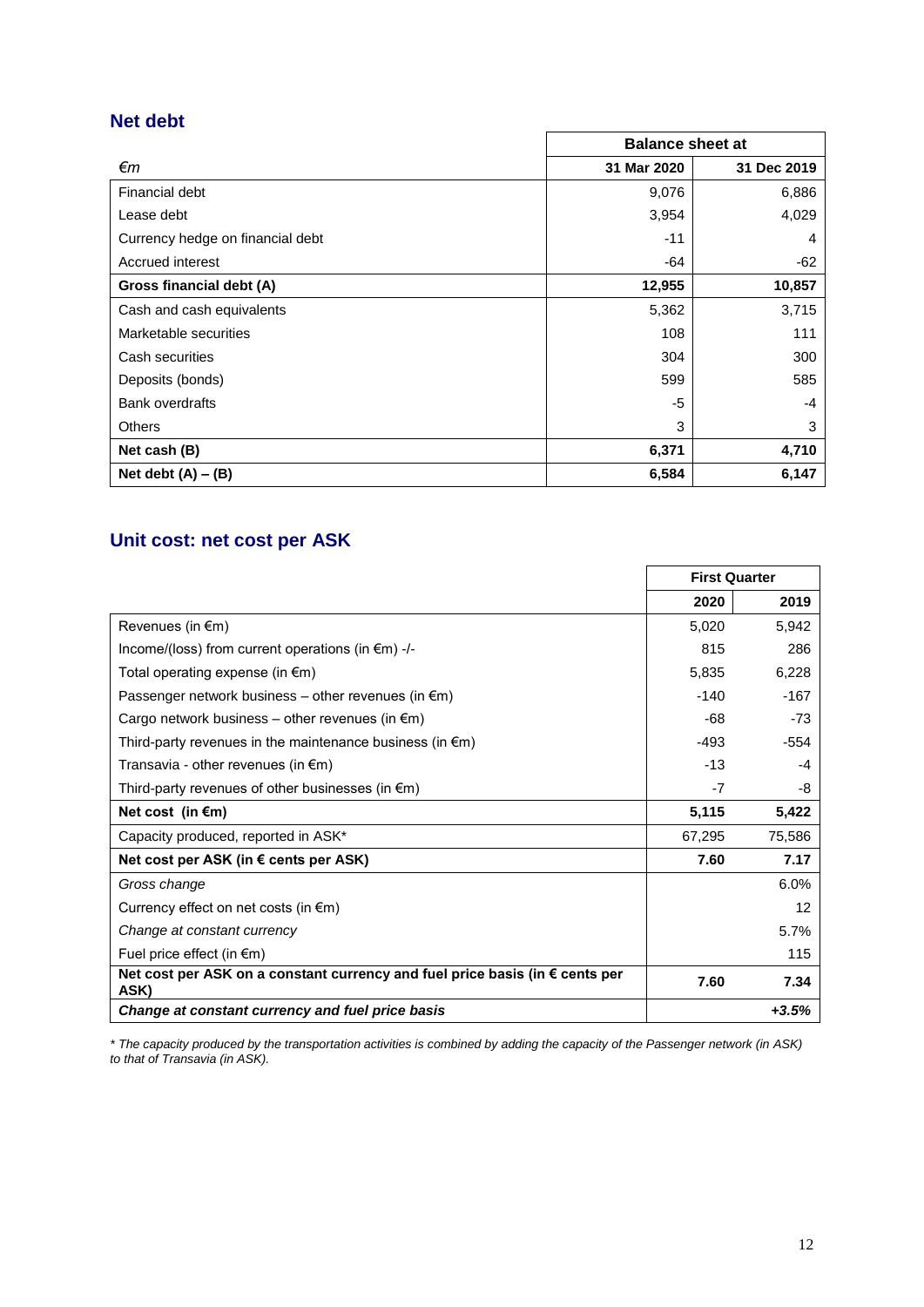# **Group results**

## **Air France Group**

|                                                                             | <b>First Quarter</b> |            |  |
|-----------------------------------------------------------------------------|----------------------|------------|--|
|                                                                             | 2020                 | Change     |  |
| Revenue (in $\epsilon$ m)                                                   | 3.016                | -17.8%     |  |
| EBITDA (in $\epsilon$ m)                                                    | -67                  | $-290$     |  |
| Operating result (en $m \in$ )                                              | $-536$               | $-287$     |  |
| Operating margin (%)                                                        | $-17.8%$             | $-11.0$ pt |  |
| Operating cash flow before WCR and restructuring cash out (in $\epsilon$ m) | $-124$               | $-316$     |  |
| Operating cash flow (before WCR and restructuring) margin                   | $-4.1%$              | -9.3 pt    |  |

## **KLM Group**

| <b>KLM Group</b>                                                            | <b>First Quarter</b> |            |  |
|-----------------------------------------------------------------------------|----------------------|------------|--|
|                                                                             | 2020                 | Change     |  |
| Revenue (in $\epsilon$ m)                                                   | 2.140                | $-9.7%$    |  |
| EBITDA (in $\epsilon$ m)                                                    | 11                   | $-199$     |  |
| Operating result (en m $\epsilon$ )                                         | $-275$               | $-228$     |  |
| Operating margin (%)                                                        | $-12.9%$             | $-10.9$ pt |  |
| Operating cash flow before WCR and restructuring cash out (in $\epsilon$ m) | $-15$                | $-202$     |  |
| Operating cash flow (before WCR and restructuring) margin                   | $-0.7%$              | $-8.6pt$   |  |

*NB: Sum of individual airline results does not add up to Air France-KLM total due to intercompany eliminations at Group level*